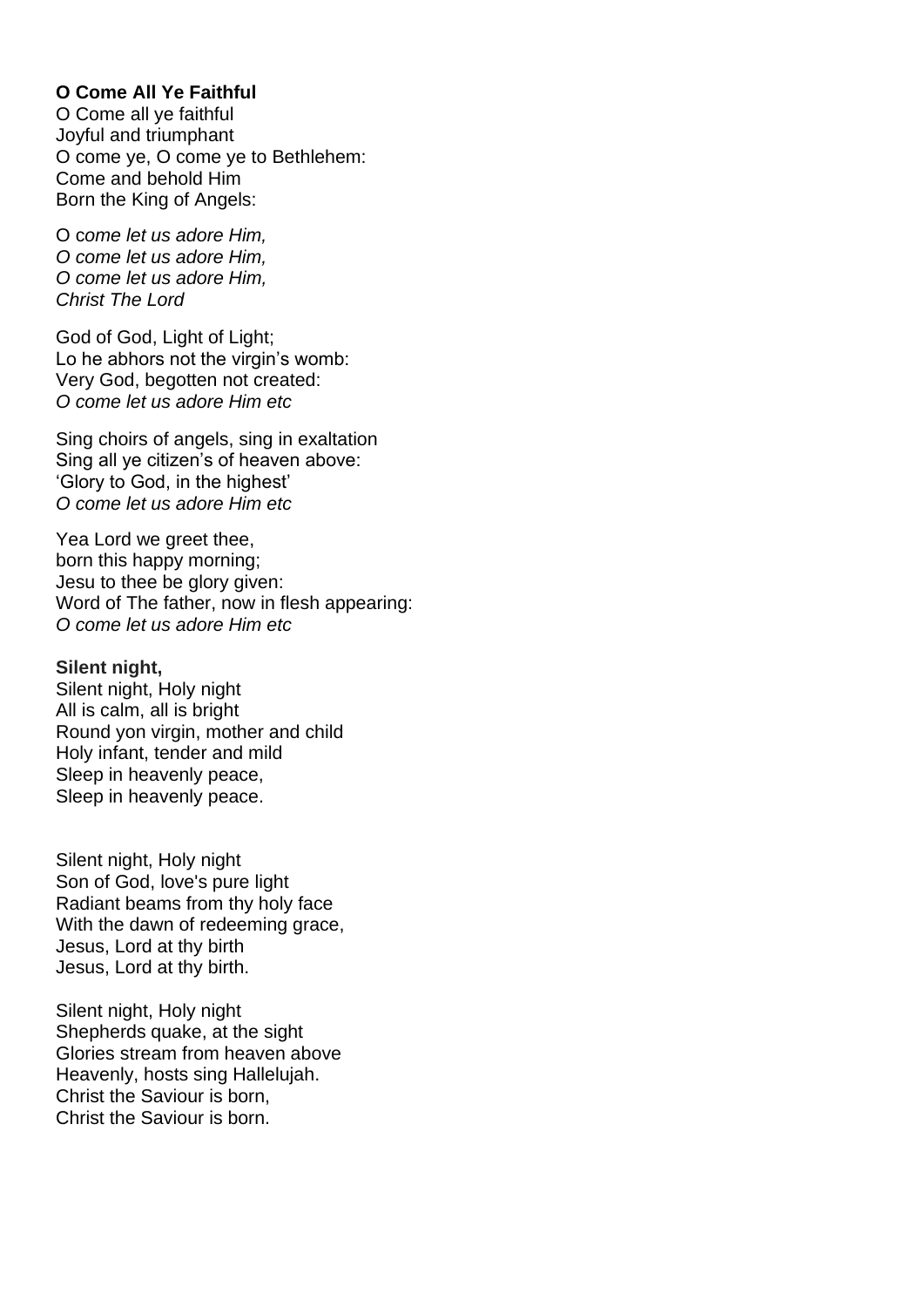## **O little town of Bethlehem**

O little town of Bethlehem How still we see thee lie Above thy deep and dreamless sleep The silent stars go by Yet in thy dark streets shineth The everlasting Light The hopes and fears of all the years Are met in thee tonight

For Christ is born of Mary And gathered all above While mortals sleep, the angels keep Their watch of wondering love O morning stars together Proclaim the holy birth And praises sing to God the King And Peace to men on earth

How silently, how silently The wondrous gift is given! So God imparts to human hearts The blessings of His heaven. No ear may hear His coming, But in this world of sin, Where meek souls will receive him still, The dear Christ enters in.

O holy Child of Bethlehem Descend to us, we pray Cast out our sin and enter in Be born to us today We hear the Christmas angels The great glad tidings tell O come to us, abide with us Our Lord Emmanuel

#### **Away in a Manger,**

no crib for a bed, The little Lord Jesus laid down His sweet head; The stars in the bright sky looked down where He lay; The little Lord Jesus asleep on the hay.

The cattle are lowing, the Baby awakes, But little Lord Jesus, no crying He makes: I love You, Lord Jesus! Look down from the sky And stay by my side until morning is nigh.

Be near me, Lord Jesus: I ask You to stay Close by me forever and love me, I pray; Bless all the dear children in Your tender care, And fit us for heaven to live with You there.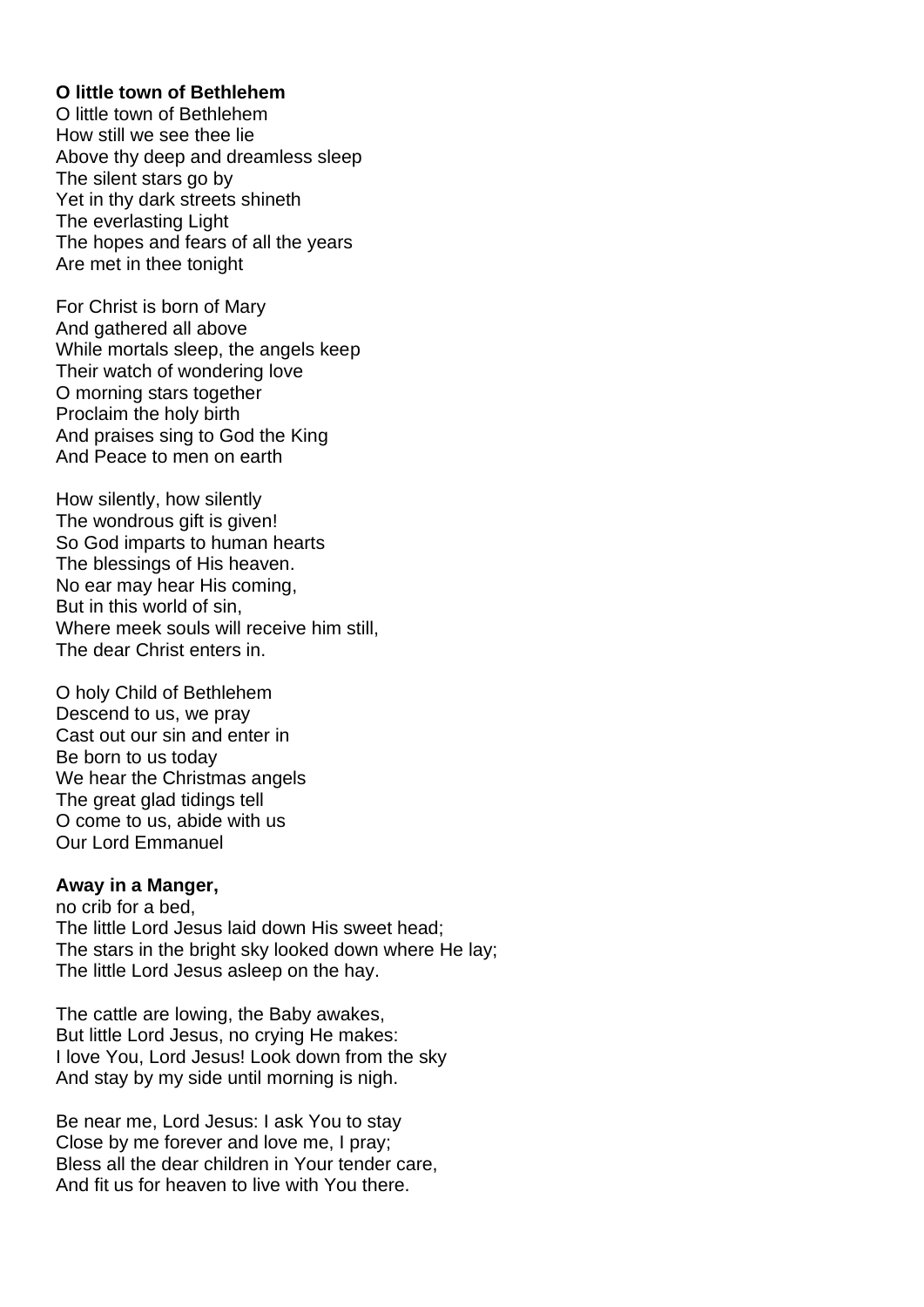### **In The Bleak Mid-Winter**

'In the bleak mid-winter, frosty wind made moan, earth stood hard as iron, water like a stone. Snow had fallen snow on snow, Snow on snow. In the bleak mid-winter …long ago

Our God, heav'n cannot hold Him, Nor earth sustain, Heav'n and earth shall flee away, when he comes to reign. In the bleak mid-winter, a stable suffic'd, The Lord God Almighty…Jesus Christ.

Enough for him, whom cherubim, Worship night and day, a breast full of milk, and a manger full of hay. Enough for Him, whom angels, fall down before, The ox and ass and camel adore

What Can I give Him, poor as I am? If I were a shepherd I would give a lamb, If I were a wise man, I would do my part. Yet what can I give Him, give my heart, Give my heart.

# **ONCE IN ROYAL DAVID'S CITY**

Once in Royal David's City Stood a lowly cattle shed, Where a mother laid her bab6y In a manger for His bed. Mary was that mother mild, Jesus Christ her little Child.

He came down to earth from heaven Who is God and Lord of all And His shelter was a stable, And His cradle was a stall: With the poor and mean and lowly, Lived on earth our Saviour Holy.

And our eyes at last shall see Him Through his own redeeming love, For that child so dear and gentle, Is our Lord in heaven above: And He leads His children on To the place where His is gone

Not in that poor lowly stable With the oxen standing by We shall see Him, but in heaven